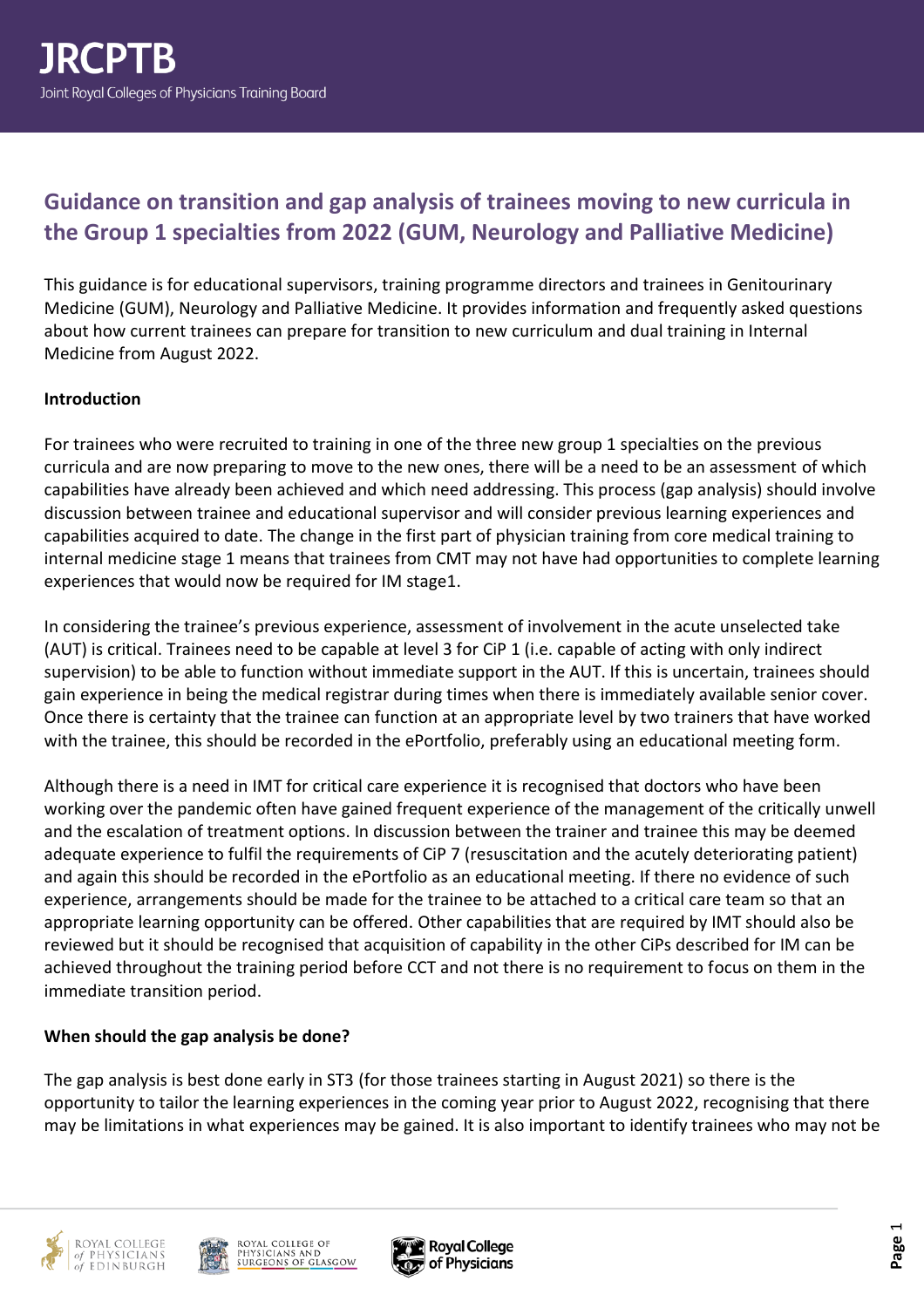able to transfer because it would not be in the interests of patient safety or impractical to support to move to a new curriculum. These cases should be highlighted to the postgraduate dean.

## **Most doctors who completed CMT/ACCS-AM will not have done an ICU post. Can they demonstrate capability in other ways?**

The specific need for critical care experience is to ensure that trainees have capabilities in the management of the acutely sick. The learning outcomes for critical care are described in the [Rough Guide to IMT](https://www.jrcptb.org.uk/sites/default/files/Rough%20guide%20to%20IMT%20revised%20May%202020.pdf) (pages 40- 41) . Experience in COVID wards that were providing enhanced levels of care could be counted. The functioning of outreach teams varies greatly so this experience should be reviewed to determine what capabilities were gained.

## **What should the gap analysis include?**

The gap analysis should consist of a documented review of the experience gained to date and a recording of which capabilities still need to be gained either before starting Internal Medicine stage 2 or following transfer to the new curricula (specialty plus IMS2). A form has been provided to document the gap analysis and this can be uploaded to the trainee's personal library as a record and should be submitted to the relevant training programme director. The form is available on the JRCPTB website via [this link.](https://www.jrcptb.org.uk/documents/new-group-1-specialties-gap-analysis-form-2021) The IM stage 1 & 2 curricula are available on th[e JRCPTB website page for internal medicine](https://www.jrcptb.org.uk/internal-medicine) and the specialty curricula can be accessed on the [specialties webpages.](https://www.jrcptb.org.uk/specialties)

## **What clinical experience undertaken outside a training programme may be considered? What happens if the trainee has a gap in general medical and take experience since completing CMT/ACCS-AM?**

Consideration should be given to the whole of training and clinical experience undertaken. An assessment should be made of the level of entrustment required for managing the acute unselected take and this should be recorded as part of the gap analysis. Some trainees may have maintained capability to a level where they can manage the acute unselected take with indirect supervision but others will need further experience and specific time will need to be allocated.

## **If gaps are identified, what is the process by which they are addressed? If extra training time required, is this OOP and how funded? And what about the gaps in the posts they were doing.**

The transfer to the new curricula has to be funded within a locality and should not take the form of an OOP unless it is considered the best way in that locality and for that trainee to gain the relevant experiences. The CCT date may need to be delayed to take this into account.

#### **Can Internal Medicine training programme directors support the gap analysis process?**

If the specialty TPD is not familiar with the IM curriculum it is recommended they engage the local IM TPD to assist with the gap analysis process. This will be supported at a national level via the IMCMTAC and GIM SAC.